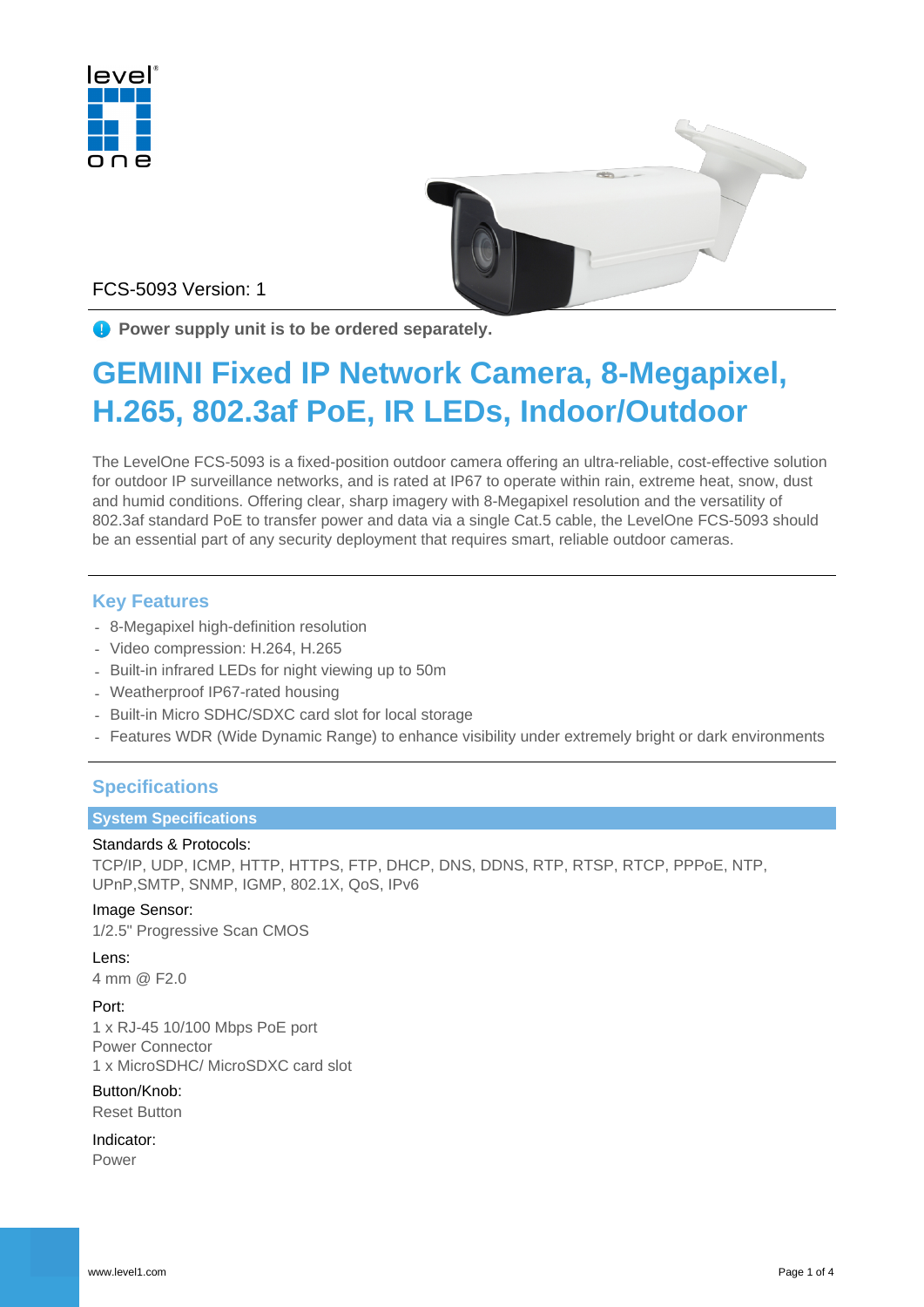

#### IR Cut Filter:

Removable infrared-cut filter for day & night function

#### IR LED:

IR LEDs for illumination up to 50m

# Shutter Time:

 $1/3 \sim 100.000$  sec

# Angle of View:

79°

#### Video Compression:

H.265,H.264,H.264+,MJPEG(stream 2)

#### Resolution:

50Hz: 20 fps (3840 × 2160), 25 fps (2560 × 1920, 2560 × 1440, 1920 × 1080, 1280 × 720) 60Hz: 20 fps (3840 × 2160), 30 fps (2560 × 1920, 2560 × 1440, 1920 × 1080, 1280 × 720)

#### Output Video Format:

AVI

# Power Input:

12 VDC ± 25%, PoE(802.3af 42.5 – 57 V, class 3)

#### Power Consumption: 12 VDC ± 25%, 7.5W; PoE, 9.5W

Data Rate: 32 Kbps to 16 Mbps

#### Storage Capacity:

Built-in microSD/SDHC/SDXC slot, up to 128 GB

#### **Wireless**

#### Data Transfer Rate:

Video Bit Rate : 32 Kbps to 16 Mbps

#### **Features**

#### General:

rotate mode. Brightness, contrast, saturation, and sharpness are adjustable via web browser.120dB Wide Dynamic Range

#### PoE:

PoE(802.3at)

#### Security:

One-key Reset, Anti-Flicker, Heartbeat, Mirror, Password Protection, Privacy Mask, Watermark,IP Address Filter

#### Management:

Behavior Analysis: Line crossing detection, intrusion detection, unattended baggage detection, object removal detection

Line Crossing Detection: Cross a pre-defined virtual line, up to 1 pre-defined virtual lines supported Intrusion Detection: Enter and loiter in a pre-defined virtual region, up to 1 pre-defined virtual regions supported

Object Removal Detection: Objects removed from the pre-defined region, such as the exhibits on display. Unattended Baggage Detection: Objects left over in the pre-defined region such as the baggage, purse, dangerous materials

Face Detection: Human face appears in the image can be detected and trigger linkage method.

#### Video:

Support 1 fixed region for mainstream and sub stream separately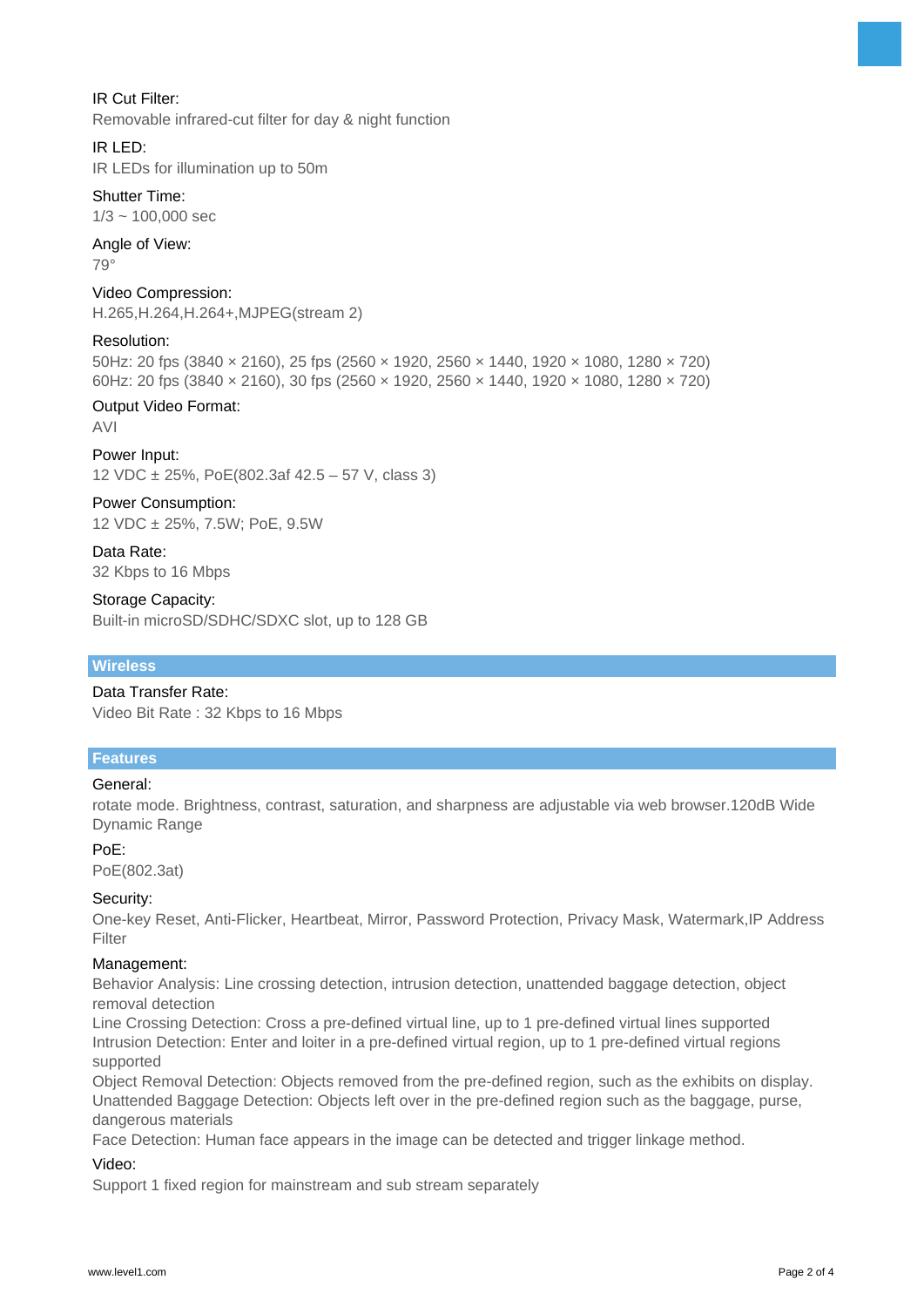#### **Performance**

#### Number of Clients: 32

Frame Rate (fps): 50Hz: 20 fps (3840 × 2160) 60Hz: 20 fps (3840 × 2160)

#### Minimum illumination:

Color: 0.01 lux @(F1.2, AGC ON), 0 lux with IR

#### **Environment**

Operating Temperature (°C): -30 °C to +60 °C (-22 °F to +140 °F)

#### Operating Humidity (Non-condensing): 95% or less

#### **Physical Specifications**

Dimensions (W x D x H mm):

?104.8 × 299.7 mm (?4.13? × 11.8?)

Weight (g): 1200 g (2.65 lb.)

Color: **White** 

#### **Approval and Compliance**

EMI/EMS: CE/FCC

Environmental Test: IP67

Others: ONVIF Manufactured in ISO-9001 and ISO-14001 certified factory RoHS

#### **Others**

Supported Browsers:

IE8+, Chrome 31.0-44, Firefox 30.0-51, Safari 8.0+

# **Order Information**

FCS-5093

#### **Package Contents**

FCS-5093 Resource CD (User Manual, Utility, 64-CH Monitoring Software) Screw Kit